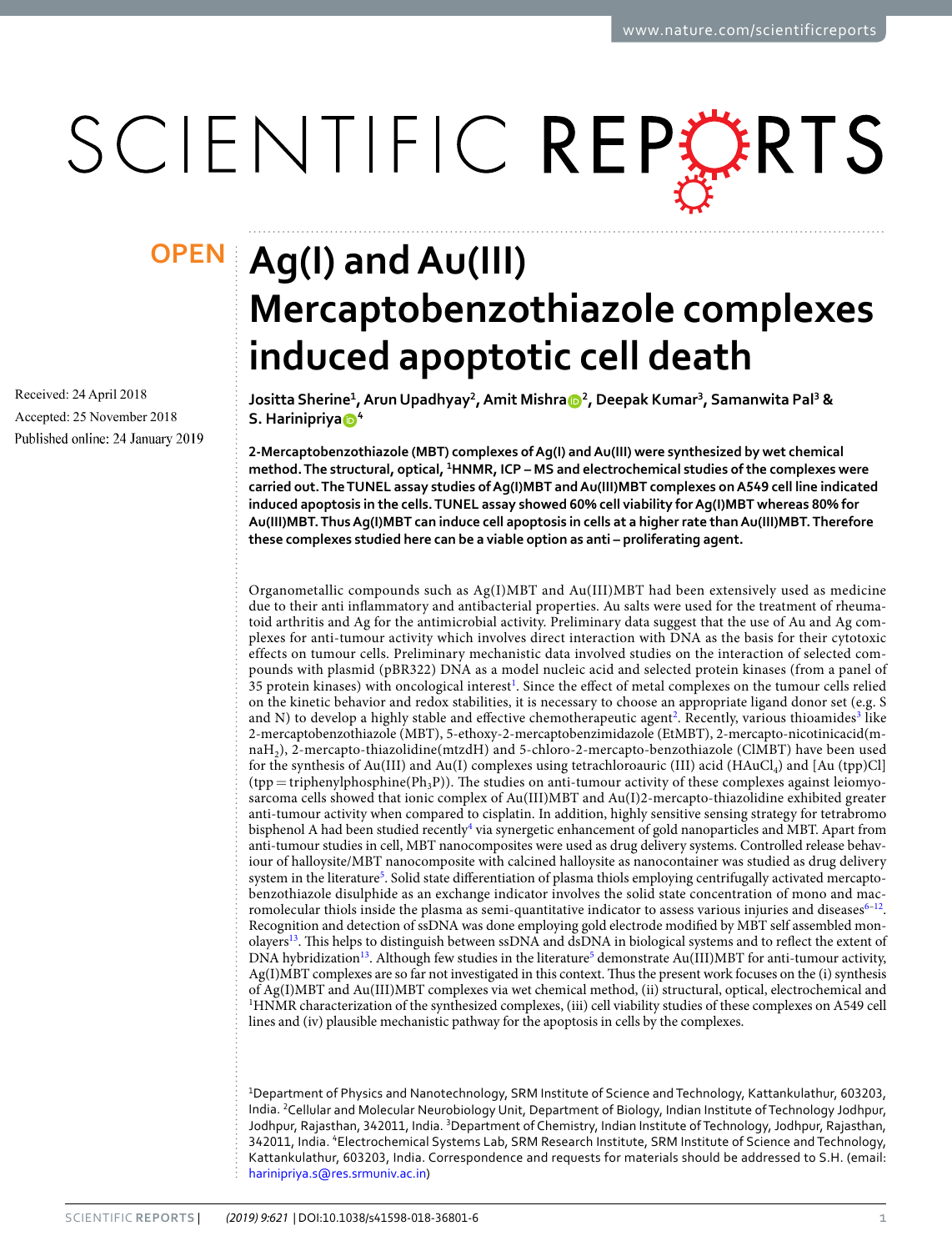

<span id="page-1-0"></span>**Figure 1.** Synthesis of tetrachloroauric acid.



<span id="page-1-1"></span>

Chloroauric acid 2-MBT

**Au(III)MBT** Complex

<span id="page-1-2"></span>**Figure 3.** Synthesis of Au(III)MBT complex.

#### **Materials and Method**

**Synthesis of Tetra Chloro Auric(III) acid (HAuCl<sub>4</sub>).** The tetrachloroauric acid (HAuCl<sub>4</sub>) solution (0.01 M) was synthesized by dissolving 2.5 gm of Au granules in 100 ml of aqua regia by continuous stirring and allowed to evaporate until dry. The residue obtained was washed with Conc. HCl and evaporated until dry. This process was repeated 3–4 times. Distilled water was added to the residue and evaporated until dry. This process was repeated twice to obtain crystals<sup>[5](#page-8-4)</sup> of  $\rm HAuCl_4$  (Fig. [1](#page-1-0)).

**Synthesis of Au(III)MBT complex.** 1 mmol commercial MBT (0.167 gm) was dissolved in 10 ml of ethanol. 5 ml of HAuCl<sub>4</sub> (0.01M) was added to 5 ml of acetonitrile. This solution was then added to the ethanolic MBT and refluxed for 3 hours at 80 °C. After cooling the solution was filtered and the filtrate was kept aside for slow evaporation<sup>[3](#page-8-2)</sup> to obtain crystals of Au(III)MBT (Figs [2](#page-1-1) and [3](#page-1-2)).

**Synthesis of Ag(I)MBT complex.** 1 mmol MBT (0.167 gm) was dissolved in 10 ml of ethanol. 10 ml of acetonitrile containing 0.0835 gm of AgNO<sub>3</sub> was added to the ethanolic MBT solution and the resulting solution was refluxed for 3 hours at 80 °C. After cooling the solution was filtered and the filtrate was kept aside for slow evaporation to obtain crystals of Ag(I)MBT (Figs [4](#page-2-0) and [5\)](#page-2-1).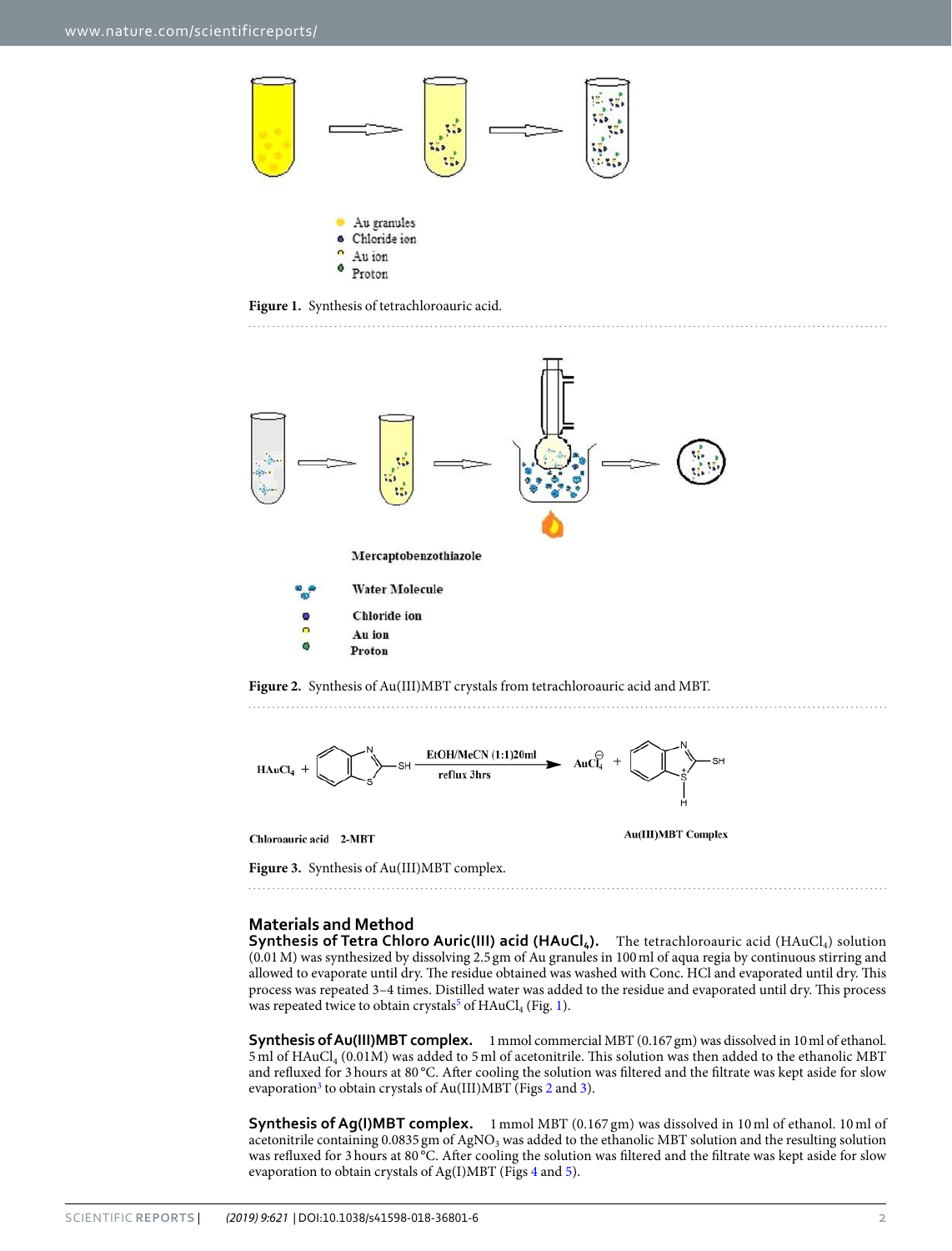

<span id="page-2-0"></span>**Figure 4.** Synthesis of  $Ag(I)MBT$  from  $AgNO_3$  and MBT.



<span id="page-2-1"></span>**Figure 5.** Synthesis of Ag(I)MBT Complex.

**Materials Characterization.** All solvents used were of reagent grade. MBT and Silver Nitrate(AgNO<sub>3</sub>) were used with no further purification. XRD spectrum was recorded for Ag(I)MBT and Au(III)MBT complexes using BRUKER D8 Advance X-ray diffractometer with Cu K $\alpha$  source ( $\lambda = 1.5406$  A°). The UV-Vis absorbance spectrum was obtained by measuring the absorbance using Specord/210, analyticjena UV–Vis spectrophotometer. FTIR spectra were recorded using SHIMADZU, IRAffinity1 spectrometer. Solution state <sup>1</sup>HNMR spectra of Ag(I)MBT and Au(III)MBT complexes was recorded by Bruker 500 MHz standard bore (SB) NMR spectrometer equipped with BBO probe head. Electrochemical studies of Ag(I)MBT and Au(III)MBT were carried out employing Zahner Zennium electrochemical workstation.

**TUNEL Assay procedure.** All cell culture reagents and biochemicals were purchased from Sigma. TUNEL Assay[14](#page-8-8) Kit was procured from Promega. A549 cells were grown in DMEM (Life Technologies, Gaithersburg, Maryland,USA) having 100 µg/ml streptomycin and 10% fetal bovine serum. Cells were platted into six well tissue culture plates for various treatment experiments and on subsequent day at 70–80% confluence.

#### **Results and Discussion**

**Structural Analysis.** Figure [6](#page-3-0) represents the XRD spectra of Ag(I)MBT and Au(III)MBT complexes. The observed XRD spectra is in satisfactory agreement with the literature<sup>[5,](#page-8-4)[15–](#page-8-9)[17](#page-8-10)</sup>. In Fig. [6a,b](#page-3-0), the peaks appearing at 11°, 13°, 23°, 24°, 26°, 27° and 28° correspond to MBT (JCPDS No. for MBT: 00-008-0769). For Ag(I)MBT complex, as seen from Fig. [6a,](#page-3-0) the characteristic peaks for Ag(I) [JCPDS No. for Silver Nitrate: 01-074-1045] appear at 41°, 44° and 55°. The peak broadening from 25° to 40° arises due to the formation of coordination bonding of Ag with hetero nitrogen of MBT as shown in Fig. [7.](#page-3-1) In Fig. [6b,](#page-3-0) the characteristic peaks for Au(III) is seen at 38°, 44°. The broadening of the XRD around 20° to 50° is caused due to the presence of ion pair<sup>[3](#page-8-2)</sup> (Calculated lattice constants for Au(III)MBT (a = 7.9939A°; b = 5.9315A°; c = 15.0911A°) agree satisfactorily with the literature for monoclinic lattice. The d value is calculated as 5 nm and the space group is 'p21/n' ref.<sup>[3](#page-8-2)</sup>).

**Optical Analysis.** The optical studies of Ag(I)MBT and Au(III)MBT were carried out using UV-Visible and FTIR spectroscopy to understand their optical properties.

Electronic spectroscopy analysis. The absorption spectra of MBT, Ag(I)MBT and Au(III)MBT was recorded in chloroform (Fig. [8\)](#page-3-2). MBT showed an absorption spectrum at 239 and 329 nm. The peak at 239 nm (5.18 eV)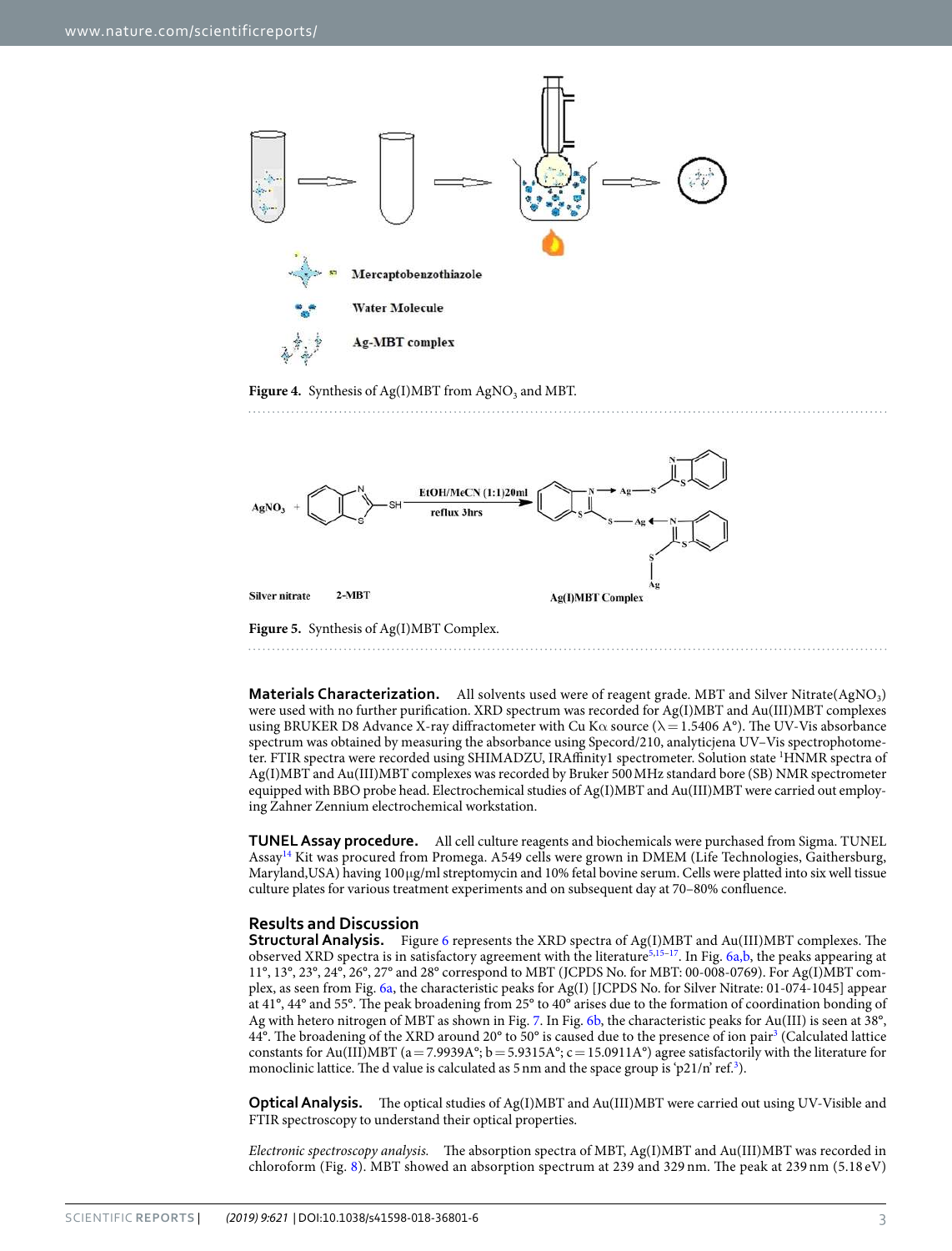

<span id="page-3-0"></span>**Figure 6.** XRD spectra of (**a**) Ag(I)MBT and (**b**) Au(III)MBT complex.



<span id="page-3-1"></span>**Figure 7.** Structure of Ag(I)MBT and Au(III)MBT complexes.



<span id="page-3-2"></span>**Figure 8.** UV-Visible Spectroscopy of MBT, Au(III)MBT and Ag(I)MBT with the corresponding energy bad diagram.

correspond to  $\pi$ - $\pi$ <sup>\*</sup> transition of the aromatic moiety of the ligand which is not showing any shift in wavelength for both Ag(I)MBT and Au(III)MBT complexes whereas the peak at 329 nm (3.76 eV) attributed to n- $\pi^*$ transition of the heterocyclic ring system of the ligand, exhibits blue shift to 273 nm (4.54 eV) in both Ag(I) MBT and Au(III)MBT. This blue shift could be caused by the co-ordination of N and S donor atoms to Ag(I) and Au(III) metal ions. The intensity of the 239 and 273 nm peaks for Au(III)MBT is much lower than Ag(I) MBT. This indicates the existence of 1:1 ratio of metal cation to ligand in Au(III)MBT. The intensity ratio for 239 nm peak is  $I[Ag(I)MBT]/I[Au(III)MBT] = 1.1/0.9 = 1.22$  whereas for 273 nm peak is  $I[Ag(I)MBT]/I[Au(III)$  $\text{MBT}$ ] = 1.31/0.88 = 1.49. As the intensity ratio is higher than unity in the case of Ag(I)MBT with respect to Au(III)MBT, more than one MBT moiety is coordinated with Ag(I) ion (cf. section 3.1). This is further supported by FTIR, <sup>1</sup>HNMR and electrochemical analysis in the following sections.

. . . . . . . . . . . .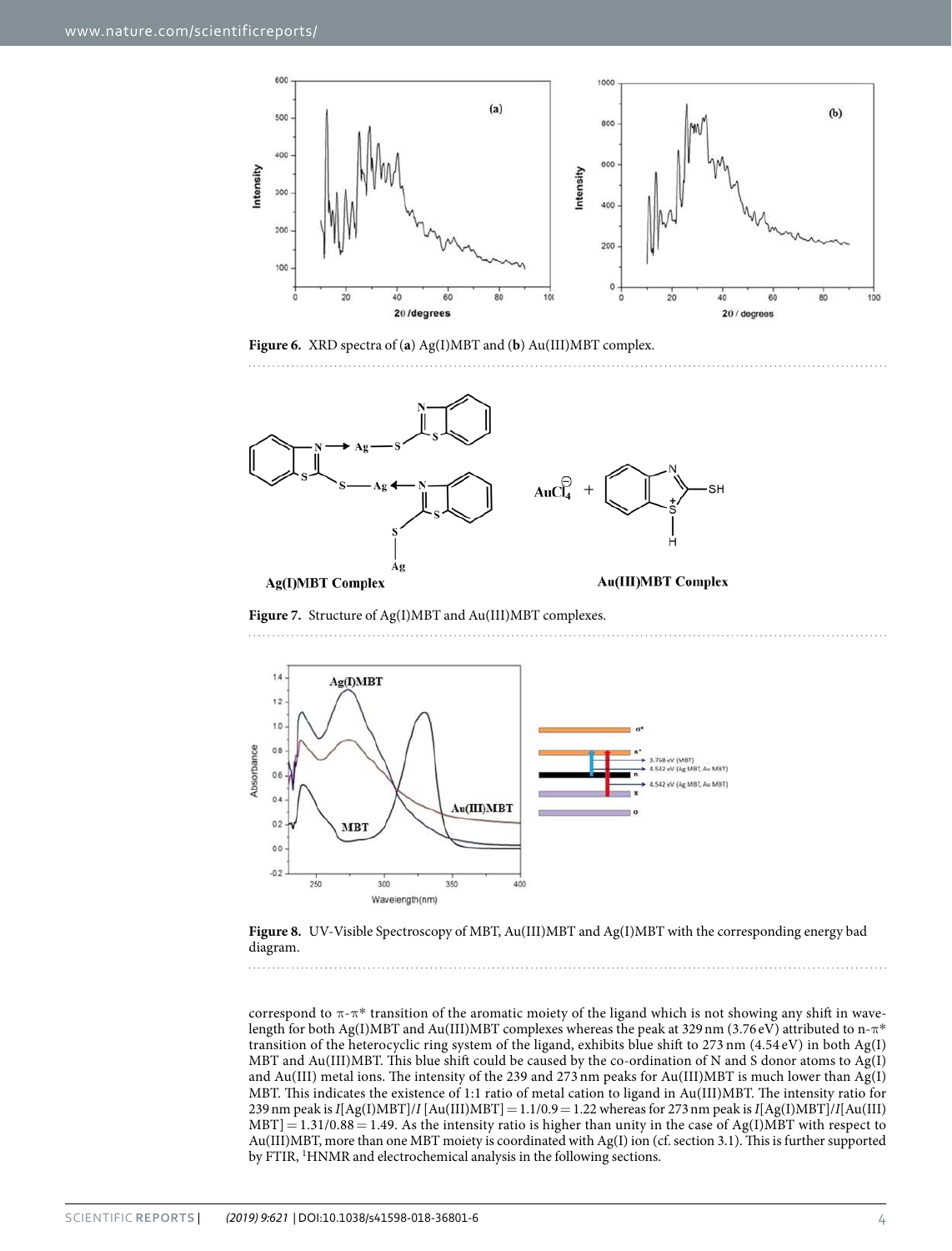

<span id="page-4-0"></span>**Figure 9.** FTIR spectra of MBT, Ag(I)MBT andAu(III)MBT.



<span id="page-4-1"></span>**Figure 10.** 1H NMR spectra of (**a**) Ag(I)MBT (**b**) Au(III)MBT complex.

Vibrational spectroscopy analysis. Figure [9](#page-4-0) shows the FTIR spectrum of MBT, Ag(I)MBT and Au(III)MBT. The stretching vibration at 3072 cm<sup>-1</sup> for MBT is attributed to aromatic C-H stretching which is red shifted to 3061 cm<sup>−</sup><sup>1</sup> in Au(III)MBT and completely absent in Ag(I)MBT. The selection criteria for IR active species state that "**vibrations involving dipole moments that are perpendicular to the surface only get excited**" [18](#page-8-11). As seen from section 3.1, due to the presence of aromatic C-H bond perpendicular to Au(III) ion, the complex Au(III)MBT obeys the selection rule and a C-H stretching peak is seen at 3061 cm<sup>−</sup><sup>1</sup> , whereas in the case of Ag(I)MBT, the aromatic C-H stretching is parallel or in plane to the Ag(I) ion, therefore peak at 3061 cm<sup>-1</sup> is not observed for Ag(I) MBT. Thus it can be concluded that MBT complexes with Ag(I) ion is in planar geometry and with Au(III) is in near perpendicular geometry. At lower wavenumber region, the in-plane C-C stretching at 1593 cm<sup>-1</sup> for MBT is red shifted to 1514 cm<sup>-1</sup> for Au(III)MBT and is very feeble for Ag(I)MBT. A vibrational frequency at 1427 cm<sup>-1</sup> is observed for MBT which is attributed to ν(C-C) mode whereas this vibrational frequency is very strong in Au(III) MBT complex and absent in Ag(I)MBT complex. The  $\nu$ (C-S) mode of vibration in MBT is observed at 599 cm<sup>-1</sup> which remains very strong in both Au(III)MBT and Ag(I)MBT complex. The 692 cm<sup>-1</sup> stretching vibration for Ag(I)MBT and 665 cm<sup>-1</sup> stretching vibration for Au(III)MBT are due to C-S stretching of heterocyclic ring sys-tem, is not clearly seen for MBT due to absence of perpendicular orientation of the dipoles<sup>[3](#page-8-2)</sup>. All the observed peaks in FTIR for MBT, Ag(I)MBT and Au(III)MBT is in agreement with the literature<sup>[17](#page-8-10)</sup>. Thus FTIR analysis supports the structure of the complexes as shown in Fig. [7](#page-3-1) of section 3.1.

**<sup>1</sup>HNMR spectroscopy.** <sup>1</sup>HNMR chemical shifts were monitored to characterize Ag(I)MBT and Au(III)MBT (Fig. [10](#page-4-1)). Acetone- $d_6$  solvent was used as the lock solvent. All the chemical shifts were referenced to the solvent peak at 2.8 ppm. The experiment was carried out at 300 K over a spectral width of 15.0 ppm. The <sup>1</sup>H NMR chemical shifts for Ag(I)MBT and Au(III)MBT complexes are as follows: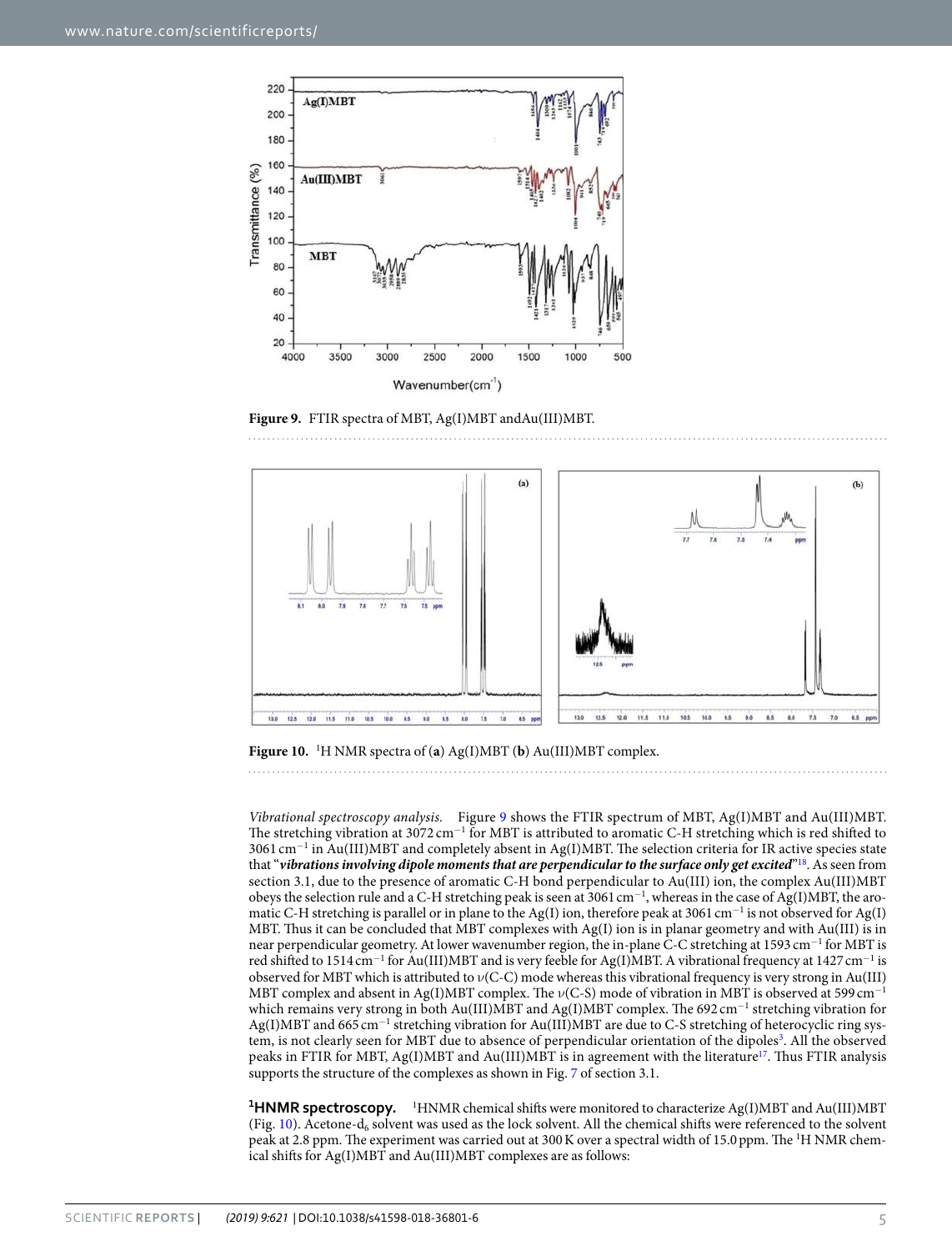

### 2-mercaptobenzothiazole (MBT)

<span id="page-5-0"></span>**Figure 11.** Labelled structure of Mercaptobenzothiazole.

1) Ag(I)MBT: <sup>1</sup>H NMR(aetone-d<sub>6</sub>)  $\delta$  7.48 t, H(Ar); 7.57 t, H(Ar); 7.95 d, H(Ar); 8.05 d, H(Ar).

2) Au(III)MBT: <sup>1</sup>H NMR(acetone-d<sub>6</sub>)  $\delta$  7.34 m, H(Ar); 7.44 d, H(Ar); 7.68 d, H(Ar); 12.39 s, H(SH).

The <sup>1</sup>HNMR spectra of both the complexes exhibit 1H peaks related to four aromatic protons present in the benzene ring of the mercaptobenzothiazole (Fig. [11\)](#page-5-0). A closer inspection of the <sup>1</sup>HNMR data revealed that in case of Ag(I)MBT all the aromatic protons are shifted to high frequency (downfield) compared to that of the Au(III) MBT complex. There is a pair of deshieled doublet pattern observed in both the complexes corresponding to protons attached to C4 and C7. In case of Ag(I)MBT there are two triplets at 7.48 and 7.57 ppm while the triplets have merged together and observed as a single multiplet pattern at 7.34 ppm in case of Au(III)MBT complex. Further, the –SH proton peak is missing in case of Ag(I)MBT which is clearly observed in case of Au(III)MBT as a broad singlet at 12.39 ppm. This observation can be attributed to the fact that in case of Au(III)MBT complex sulphur has not coordinated to the Au(III) ion and remains as –SH whereas in case of Ag(I)MBT, the –SH proton is involved in the complex formation via coordinating with the Ag(I) ion. Such coordination has also brought an overall deshielding effect for all the aromatic protons of Ag(I)MBT. On the basis of NMR analysis, we tried to support that complexation of silver with MBT has happened through –SH group, while in case of gold the –SH group remains intact. Further, the aromatic protons of MBT experienced a greater downfield shift in case of silver complex compared to that of the gold complex. We must clarify that we have not tried to determine the complex structure using NMR data, rather we have used NMR to identify the event of complexation and the different mode of complexation in case of Au(III)MBT and in case of Ag(I)MBT. Thus the structure shown in Fig. [7](#page-3-1) of section 3.1 is supported by UV-Visible, FTIR and <sup>1</sup>HNMR studies.

**Inductively coupled plasma mass spectroscopy (ICP-MS) analysis.** ICP-MS was used to monitor the concentration of metal ion in Ag(I)MBT and Au(III)MBT complexes. The ICP-MS analysis confirmed the concentration<sup>[19](#page-8-12)</sup> of Au and Ag in the electrolyte as  $2.5 g/dm<sup>3</sup>$ . The data obtained for the complexes showed the presence of 15% of Ag in 0.0410 grams of Ag(I)MBT sample and 10% of Au in 0.0129 gms of Au(III)MBT sample, thus confirming that the synthesized complexes are highly pure with only Ag(I) coordinating to the ligand MBT in Ag(I)MBT complex and Au(III) coordinating to the ligand MBT in Au(III)MBT complex.

**Electrochemical studies.** Electrochemical studies were carried out using cyclic voltammetric technique employing Zahner Zennium electrochemical workstation. In a standard three-electrode electrochemical cell, the working electrode was a gold electrode (surface  $0.02 \text{ cm}^2$ ), whose potential was controlled against the saturated calomel reference electrode (SCE). Platinum coil served as a counter electrode. Figure [12](#page-6-0) indicates the cyclic voltammogram of Ag(I)MBT and Au(III)MBT at pH 5. For Ag(I)MBT, peaks corresponding to anodic and cathodic reactions are noticed. Cathodic peak at 0.746 V indicate reduction of Ag(I) ion into Ag and anodic peak at −0.3 V indicate the formation of Ag-S bond with MBT rather than reversibly oxidizing to Ag(I) ions. This is as anticipated in the cellular pH. It is well demonstrated in the literature<sup>[20](#page-8-13)</sup> that upon treating the cells with silver complexes, pH of the cell becomes acidic (near 5) thereby reducing Ag(I) to Ag and subsequently inducing cell apoptosis. The reduction of Ag(I) to Ag at pH 5 is supported by cyclic voltammetric studies. In the case of Au(III)MBT, as the complex is expected to exist as ion pair (cf. sections 3.1, 3.2 and 3.3), Au(III) ion exists as AuCl<sup>4</sup> <sup>−</sup> and hence three cathodic peaks are noticed in Au(III)MBT voltammogram at 0.45, 1.0 and 1.5 V. The first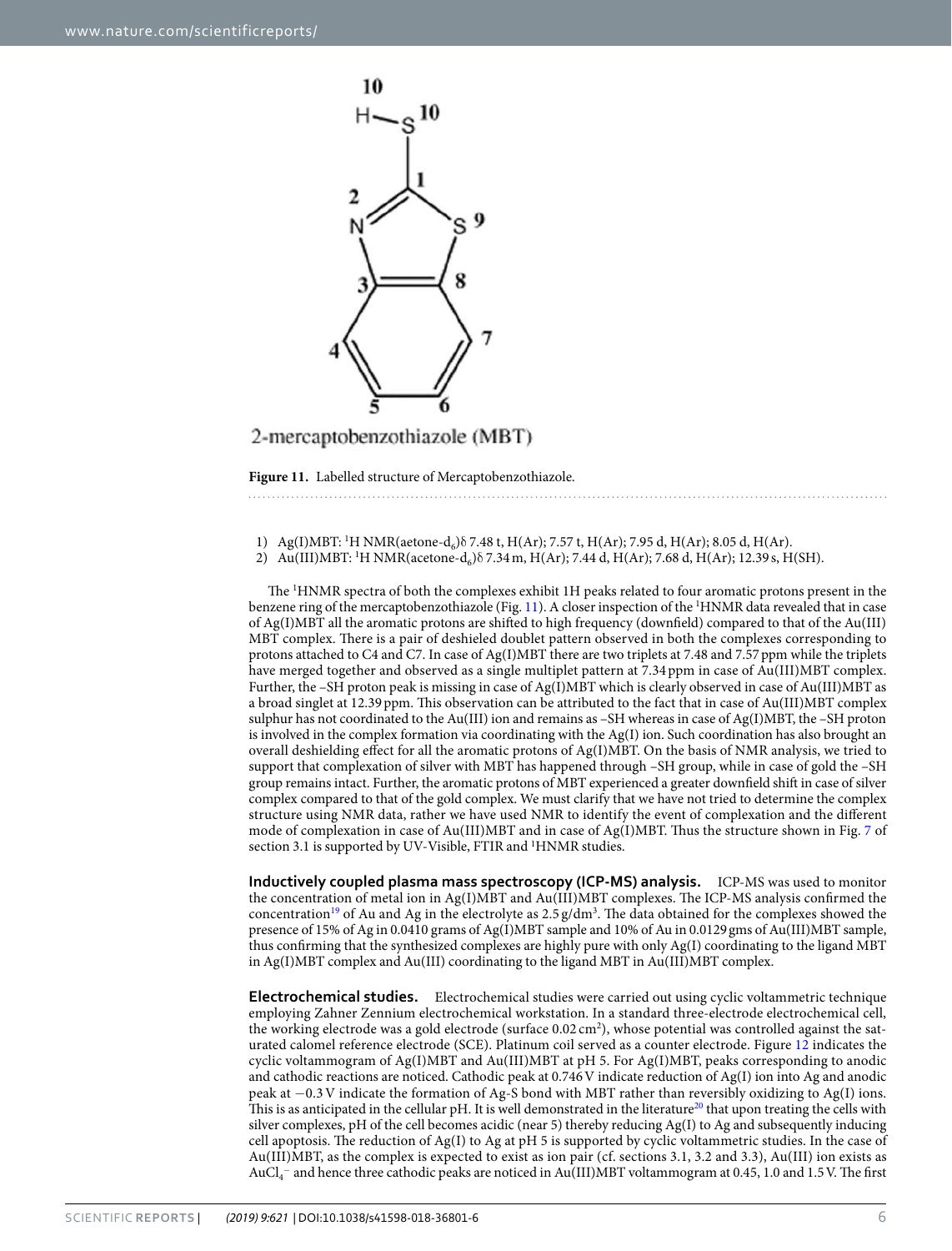

<span id="page-6-0"></span>**Figure 12.** Cyclic voltammogram of Ag(I)MBT and Au(III)MBT at 50 mV/s.



<span id="page-6-1"></span>**Figure 13.** TUNEL analysis of A549 cells using Ag(I)MBT and Au(III)MBT.

peak corresponds to the redox reaction  $Au^{3+} + 2e \rightarrow Au^{+}$ , the second peak accounts for  $AuCl_4^- + 3e \rightarrow Au$  and the third peak indicates the formation of  $Au^{3+} + 3e \rightarrow Au$ . This demonstrates the presence of  $AuCl_4^-$  anion and free Au<sup>3+</sup> ions in the solution. Anodic peaks were noticed at 0.6 and  $-$  0.6 V. This is due to the oxidation of Au<sup>+</sup> ions released in the solution back to  $Au^{3+}$  ions, as  $Au^{3+}$  is the most stable oxidation state for Au. Thus in addition to UV-Visible, FTIR and <sup>1</sup>HNMR studies, electrochemical analysis of Ag(I)MBT also support the formation of S coordinated Ag(I) ions and ion pair complexes in Au(III).

**Cell Culture and TUNEL Analysis.** During apoptosis, DNA cleaves to generate myriad fragments with double stranded and single stranded nick in the nucleus<sup>[21,](#page-8-14)[22](#page-8-15)</sup>. The fragmentation of DNA during apoptosis are labeled *in-situ* by attaching fluorescent-tagged nucleotides into partially degraded DNA using terminal deoxy-nucleotidyl transferase (TdT) and DNA polymerase<sup>[23,](#page-8-16)[24](#page-8-17)</sup>. The tail labeling reaction was done using TdT<sup>[25–](#page-8-18)[29](#page-8-19)</sup>. This assay is commonly known as TUNEL 'TDT-mediated dUTP-biotin nick-end labelling'[30](#page-8-20). Different variations of this assay have been developed<sup>[29](#page-8-19)</sup>. Amongst all variants, the assay based on incorporation of BrdUTP seems to be more promising in terms of simplicity and sensitivity<sup>[28](#page-8-21)</sup>. In this assay FITC-conjugated anti-BrdU attaches to poly BrdU found at the site of DSBs<sup>[31](#page-8-22)</sup>. DNA denaturation is not required for the attachment of antibody to poly BrdU in DSB but it is required to detect the monomer incorporation during the process of DNA replication<sup>[31,](#page-8-22)[32](#page-8-23)</sup>. To perform this assay prefixation of cells using formaldehyde was done to retain the oligomeric fragments inside the cell. Labelling of nicks with FITC-tagged anti-BrdU antibody can be combined with red fluroscence staining of DNA. These cell subpopulations were analyzed under multiparameter cytometer to differentiate the cell which undergo apoptosis process from non-apoptotic subpopulations<sup>[25](#page-8-18),[26](#page-8-24)</sup>. A549 cells were platted into six well tissue culture plates for various treatment experiments and on subsequent day at 70–80% confluence. From the TUNEL[14](#page-8-8) assay analysis of Ag(I)MBT and Au(III)MBT treated cells, we observed a new crucial insight into the mechanism. The probability of induced apoptosis in A549 cells upon treatment with both Ag(I)MBT and Au(III) MBT had been noticed (cf section 3.8). A549 cells were seeded into six wells tissue culture plates and twenty wells were treated with or without (DMSO) as control experiments. Then the cells were treated with Ag(I)MBT (Fig. [13a](#page-6-1)) and Au(III)MBT (Fig. [13b\)](#page-6-1) complexes at different concentrations ranging from 0 to 40  $\mu$ M for Ag(I) MBT and 0 to 80 $\mu$ M for Au(III)MBT. After 24 hrs of the treatment, post-treated cells were processed for detec-tion of apoptosis in the terminal via deoxynucleotidyl transferased UTP nick-end labeling (TUNEL) analysis<sup>[14](#page-8-8)</sup>. Figure [13](#page-6-1) depicts the bar chart of the TUNEL analysis with mean  $\pm$  SD of three independent experiments which were performed in triplicates and  $p < 0.05$  as compared to control cells. The TUNEL assay studies in conjunction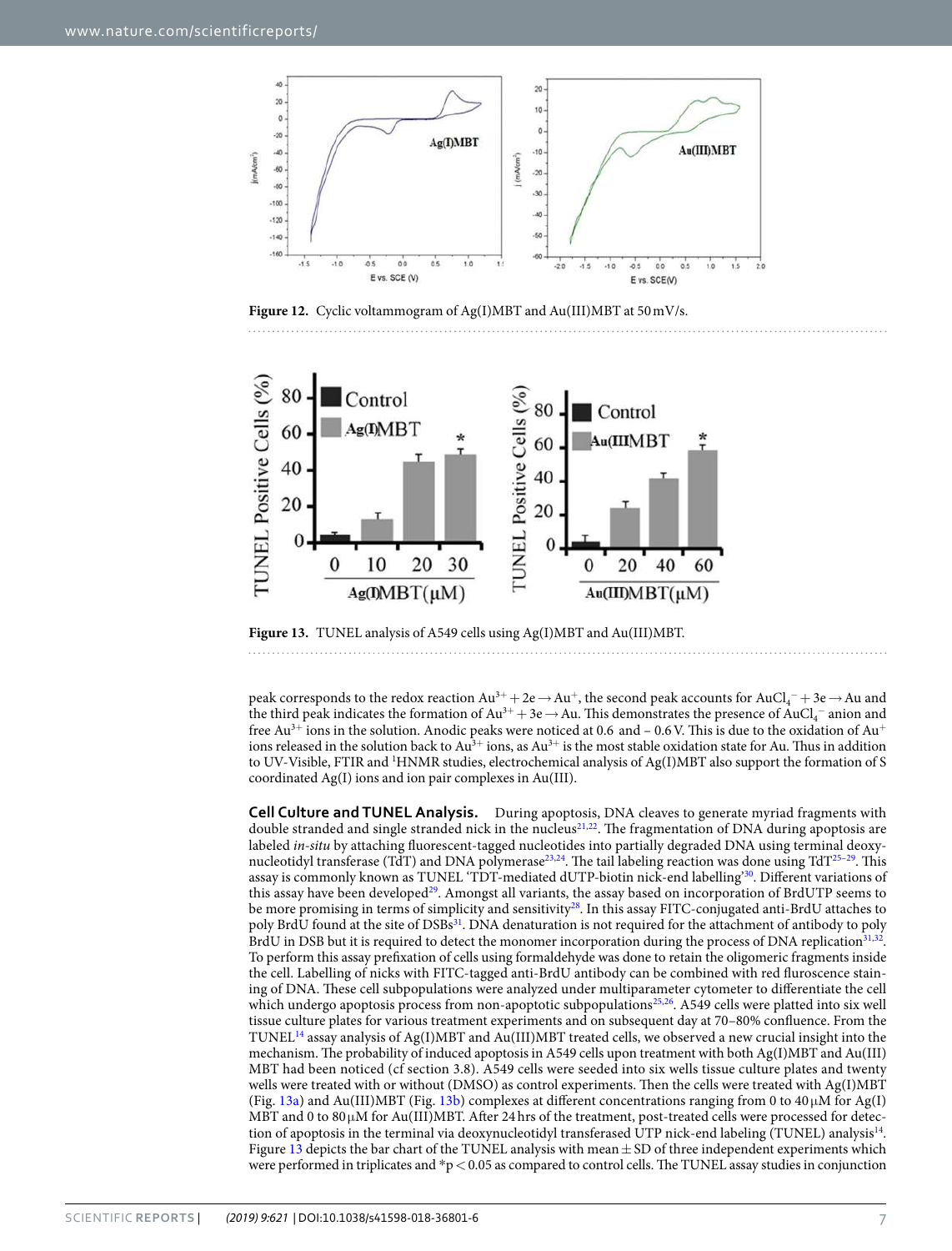

<span id="page-7-0"></span>**Figure 14.** Fluorescent microscope image TUNEL detection of A549 cells apoptosis after Au(III)MBT and Ag(I)MBT DCA treatment in concentration dependent manner.



<span id="page-7-1"></span>Figure 15. Plausible mechanistic pathway for apoptosis of the cell treated with Ag(I)MBT or Au(III)MBT. 

with the Fluorescence microscope images of A549cell line treated with Ag(I)MBT and Au(III)MBT complexes indicated induced apoptosis in the cells (Fig. [14](#page-7-0)). TUNEL assay showed 60% cell viability for Ag(I)MBT at concentration of 30 $\mu$ M whereas 80% for Au(III)MBT at 60 $\mu$ M. Thus Ag(I)MBT can induce cell apoptosis in A549 cell line at a higher rate and lower concentration than Au(III)MBT. The cell viability was achieved for Ag(I)MBT at half the concentration of Au(III)MBT. Therefore, these complexes studied here can be a viable option as anti – proliferative agent.

To understand cell viability effects of Ag(I)MBT and Au(III)MBT complexes, we have performed MTT assay. The viable cells can change MTT to colored formazan crystals which are imaged by bright field image microscopy. Cells were platted into 96 well plates and next day they were treated with appropriate doses of Ag(I)MBT and Au(III)MBT complexes as shown in Supporting Information. MTT solution was used by diluting 5 mg of MTT reagent in 1 ml of PBS and incubated to cell samples for 4 hours at 37 °C in dark. One hour incubation at 37 °C in dark was given after addition of acidic isopropanol and proper mixing to dissolve formazan crystals. Absorbance were monitored at 570 nm wavelength with the help of microplate reader. As there is no additional data to support the proposed mechanism, we have performed the detailed bright field image microscopy and counted the cell numbers manually. The data clearly represent the overall good health and fitness of the cells. We have observed the difference between the control (non-treated), Ag(I)MBT and Au(III)MBT complexes treated samples in terms of cellular proliferation (cf. Supporting Information).

**Plausible mechanistic pathway for Ag(I)MBT and Au(III)MBT based apoptosis of cell.** Ag(I) MBT or Au(III)MBT get attached to cell surface receptor and get engulfed as a vesicle carrying the complex, which forms an early endosome. Once the early endosome gets attached to lysosome, its pH reduces<sup>[20](#page-8-13)</sup> to form late endosome (ca. pH = 5.5). As a consequence of reduced pH, Ag or Au gets released from the complex. MBT metabolizes to benzothiazole and  $\rm H_3S^+$  which makes the lysosomal environment even more acidic. This strong acidic environment facilitates the release of Ag or Au and benzothiazole out of late endosome. The escaped Ag or Au and benzothiazole get into the nucleus and damages the DNA which leads to the induction of apoptosis<sup>20</sup>, (cf. Fig. [15\)](#page-7-1). Analogous to the proposed mechanism, Ag(I)MBT is reduced to Ag in acidic pH leading to degradation of Ag(I)MBT complex when electrochemically perturbed. This unique observation in the cyclic voltametric analysis of Ag(I)MBT and Au(III)MBT implicitly support the formation of free Ag and Au in cells at acidic pH of 5.5.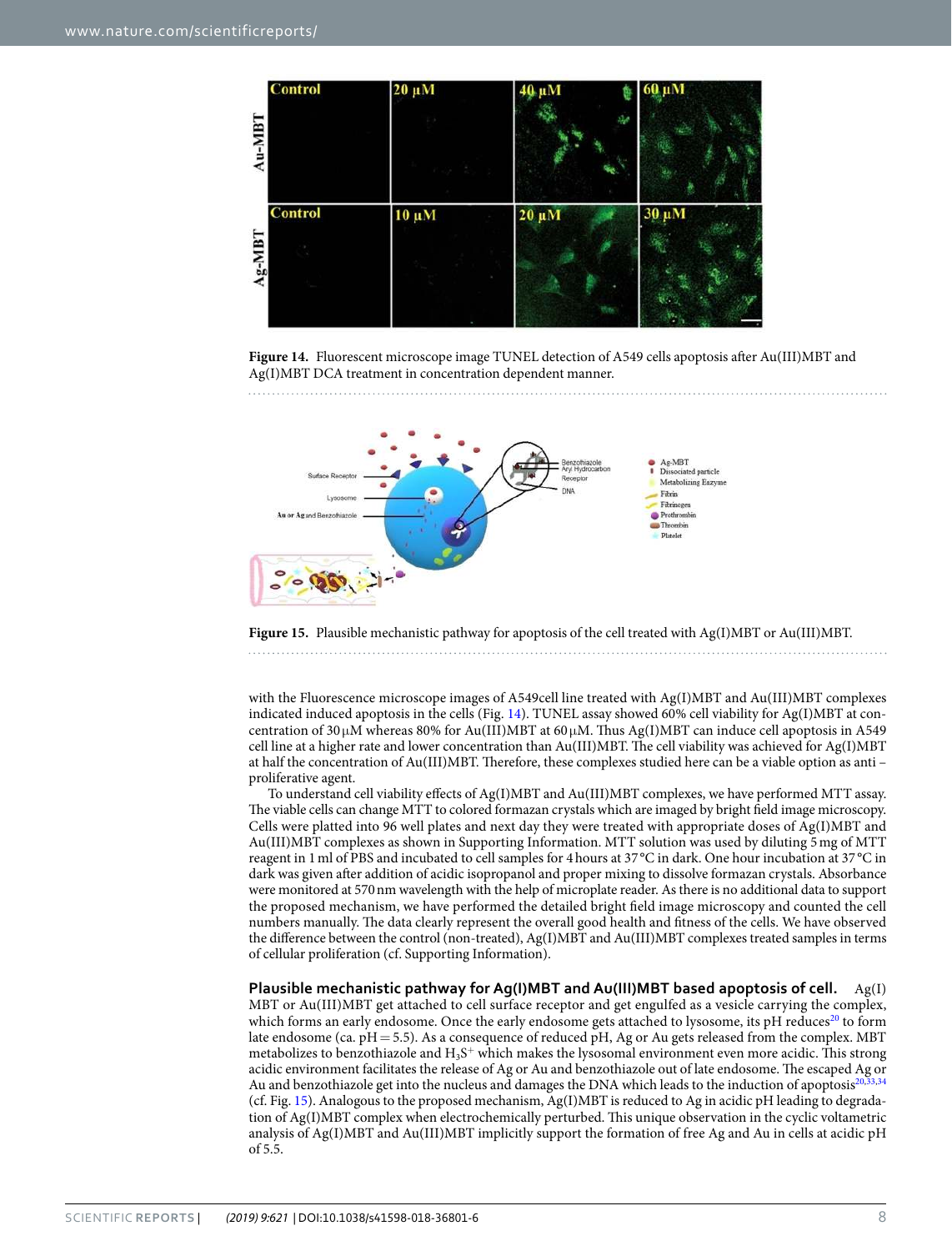#### **Perspectives and Summary**

Ag(I)MBT and Au(III)MBT synthesized via wet chemical method is characterized for optical, structural, electrochemical properties. The structural and optical studies confirmed the formation of linear complex for Ag(I) MBT and near perpendicular complex for Au(III)MBT. <sup>1</sup>HNMR studies also supported the linear and perpendicular structure of Ag(I)MBT and Au(III)MBT complexes. The electrochemical analysis at acidic pH of 5 showed release of Ag<sup>+</sup> ions at cellular pH. This released Ag<sup>+</sup> is reduced to metallic silver in the cathodic scan, whereas Au<sup>3</sup><sup>+</sup> reduces to Au<sup>+</sup>. This unique observation from electrochemical analysis supported the plausible mechanism of apoptosis in cells by Ag(I)MBT complex. The TUNEL and MTT assay on A549 cells and control cells revealed induced apoptosis and cellular anti-proliferation. Thus the complexes studied in the present investigation can be a viable option as anti-proliferative agent.

#### **References**

- <span id="page-8-0"></span> 1. Jacob Fernández-Gallardo et al. Heterometallic titanium–gold complexes inhibit renal cancer cells in vitro andin vivo. Chem. Sci. **6**, 5269–5283 (2015).
- <span id="page-8-1"></span> 2. Pizarro, A. M., Habtemariam, A. & Sadler, P. J. Activation Mechanisms for Organometallic Anticancer Complexes, Top. Organomet. Chem. **32**, 21–56 Springer-Verlag Berlin Heidelberg (2010).
- <span id="page-8-2"></span>3. Kouroulis, K. N. et al. Synthesis, structural characterization and in vitro cytotoxicity of new Au(III) and Au(I) complexes with thioamides, Dalton Trans., 10446–10456 (2009).
- <span id="page-8-3"></span> 4. Chen, X., Ji, L., Zhou, Y. & Wu, K. Synergetic enhancement of gold nanoparticles and 2 – mercaptobenzothiazole as highly sensitive sensing strategy for tetrabromo bisphenol A. Sci. Reports **6**, 26044–26053 (2016).
- <span id="page-8-4"></span> 5. Yu, D., Wang, J., Hu, W. & Guo, R. Preparation and controlled release behavior of halloysite/2 – Mercaptobenzothiazole nanocomposite with calcined halloysite as nanocontainer. Materials and Design **129**, 103–110 (2017).
- <span id="page-8-5"></span> 6. Chahine, S., Livingstone, C. & Davis, J. Solid state differentiation of plasma thiols using a centrifugally activated mercaptobenzothiazole disulfide exchange indicator. Chem. Comm. **297**, 592–594 (2007).
- 7. West, C. Radicals and oxidative stress in diabetes. Diabetic med. **17**, 171–180 (2000).
- 8. Moriarty, S. E. et al. Oxidation of glutathione and cysteine in human plasma associated with smoking. Free radical biology. Med. **35**, 1582–1588 (2003).
- 9. Robertson, R. P., Harmon, J., Tran, P. O., Tanaka, Y. & Takahashi, H. Glucose toxicity in beta-cells: type 2 diabetes, good radicals gone bad, and the glutathione connection. Diabetes **52**, 581–587 (2003).
- 10. Vanderjagt, D. J., Harrison, J. M., Ratliff, D. M., Hunsaker, L. A. & Vanderjagt, D. L. Oxidative stress indices in IDDM subjects with and without long-term diabetic complications. Clin. Biochem. **34**, 265–267 (2001).
- 11. Wlodek, P. J. et al. Disruption of thiol homeostasis in plasma of terminal renal failure patients. Clin. Chim. Acta. **366**, 137–145 (2006).
- <span id="page-8-6"></span> 12. Kachadourian, R. & Day, B. J. Flavonoid-induced glutathione depletion: potential implications for cancer treatment. Free radical Biology Med. **41**, 65–76 (2006).
- <span id="page-8-7"></span> 13. Zhang, S. S., Tan, Q. Q., Li, X. M. & Li, F. Recognition and detection of ss DNA using 2 – mercaptobenzothiazole self assembled monolayer modified gold electrode. Sensors and Actuators B **128**, 529–535 (2008).
- <span id="page-8-8"></span> 14. Darzynkiewicz, Z., Galkowski, D. & Zhao, H. Analysis of apoptosis by cytometry using TUNEL assay, National Institute of Health (NIH) Public Access (PA), March, **44**(3), 250–254 (2008).
- <span id="page-8-9"></span>Yin, X., Huang, C., Kang, L., Zhu, M. & Dai, B. Novel AuCl<sub>3</sub>-thiourea catalyst with a low Au content and an excellent catalytic performance for acetylene hydrochlorination. Catalysis Science & Technology **6**, 4254–4259 (2016).
- 16. Banerjee, S. & Byrne, R. E. Metal complexes of 2-mercaptobenzothiazole. Transition Met. Chem. **7**, 5–10 (1982).
- <span id="page-8-10"></span>17. Sandyarani, N. & Pradeep, T. 2-mercaptobenzothiazole protected Au and Ag clusters. J. Mater. Chem. **10**, 981–986 (2000).
- <span id="page-8-11"></span>18. Banwell, C. N. Fundamentals of molecular spectroscopy, Tata McGraw-Hill Education, (1994).
- <span id="page-8-12"></span> 19. Dimitrijevic, S., Rajcic-Vujasinovic, M., Alagic, S., Grekulovic, V. & Trujic, V. Formulation and characterization of electrolyte for decorative gold plating based on mercaptotriazole. Electrochim. Acta **104**, 330–336 (2013).
- <span id="page-8-13"></span> 20. Mishra, A. K. & Mishra, L. Ruthenium Chemistry, Approaching Cancer Therapy with Ruthenium Complexes by their interaction with DNA, Chapter 8, CRC Press (2018).
- <span id="page-8-14"></span>21. Arends, M. J., Morris, R. G. & Wyllie, A. H. Apoptosis: the role of endonuclease. Am. J. Pathol. **136**, 593–598 (1990).
- <span id="page-8-15"></span>22. Oberhammer, F. et al. Apoptotic death in epithelial cells: cleaveage of DNA to 300 and/or 50 kb fragments prior to or in the presence of internucleosomal fragmentation. EMBO J. **12**, 3679–3684 (1993).
- <span id="page-8-16"></span>23. Darzynkiewicz, Z. et al. Features of apoptotic cells measured by flow cytometry. Cytometry **13**, 795–800 (1992).
- <span id="page-8-17"></span>24. Gold, R. et al. Differentiation between cellular apoptosis and necrosis by the combined use of insitu tailing and nick translation techniques. Lab Invest. **71**, 219–222 (1994).
- <span id="page-8-18"></span> 25. Gorczyca, W., Bruno, S., Darzynkiewicz, R., Gong, J. & Darzynkiewicz, Z. DNA strands breaks occurring during apoptosis. Their early insitu detection by terminal nucleotidyl transferase and nick translation assays and prevention by serine protease inhibitors. Int. J. Oncol. **1**, 639–642 (1992).
- <span id="page-8-24"></span> 26. Gorczyca, W. et al. Induction of DNA strand breaks associated with apoptosis during treatment of Leukemia. Leukemia **7**, 659–665 (1993a).
- 27. Li, X. & Darzynkiewicz, Z. Labelling DNA strand breaks with BdrUTP. Detection of apoptosis and cell proliferation. Cell Prolif. **28**, 571–575 (1995).
- <span id="page-8-21"></span> 28. Li, X., Traganos, F., Melamad, M. R. & Darzynkiewicz, Z. Single step procedure for labeling DNA strand breaks with fluorescent or BODIPY conjugated deoxynucleotides: detection of apoptosis and bromodeoxyuridine incorporation. Cytometry **20**, 172–175  $(1995)$
- <span id="page-8-19"></span> 29. Li, X., Melamad, M. R. & Darzynkiewicz, Z. Detection of apoptosis and DNA replication by differential labeling of DNA strand breaks with flurochromes of different colour. Exp. Cell. Res. **222**, 28–32 (1996).
- <span id="page-8-20"></span> 30. Gavrieli, Y., Sherman, Y. & Ben – Sasson, A. Identification of programmed cell death insitu via specific labeling of nuclear DNA fragmentation. J. Cell. Biol. **119**, 493–497 (1992).
- <span id="page-8-22"></span> 31. Dolbeare, F., Gratzner, H., Pallavicini, M. G. & Gray, J. W. Flow cytometric measurement of total DNA content and incorporated bromodeoxyuridine. PNAS **80**, 5573–5580 (1983).
- <span id="page-8-25"></span><span id="page-8-23"></span> 32. Huang, X. et al. Cytometric assessment of DNA damage in relation to cell cycle phase and apoptosis. Cell Prolif. **38**, 223–243 (2005). 33. Platzman, I. et al. Surface properties of nanostructured bioactive interfaces: impacts of surface stiffness and topography on cell
- surface interactions. RSC Adv. **3**, 034610–034623 (2013).
- <span id="page-8-26"></span> 34. Kang, B., Mackey, M. A. & El – Sayed, M. A. Nuclear targeting of gold nanaoparticles in cancer cells induces DNA damage, causing cytokinesis arrest and apoptosis. J. Am. Chem. Soc. **132**, 1517–1527 (2010).